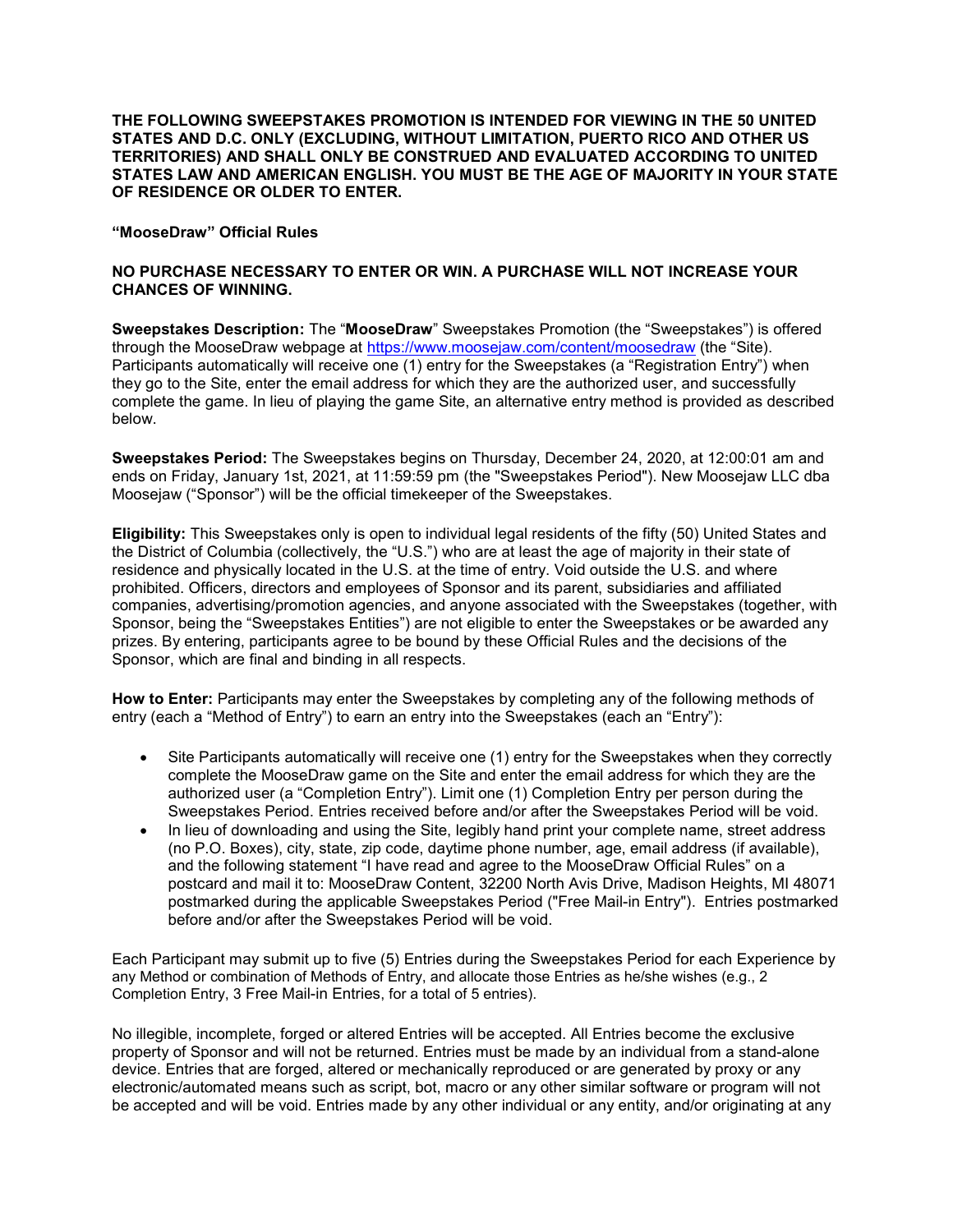other web site or e-mail address, including but not limited to commercial sweepstakes subscription notification and/or entering service sites, will be declared invalid and disqualified for this Sweepstakes. All Entries made in violation of these Official Rules will be deleted. Proof of submission of an Entry will not be deemed proof of receipt of an Entry by Sponsor.

For the purpose of these Official Rules, "authorized user" is defined as the natural person who is assigned an email address by an Internet access provider, online service provider or organization (e.g. business, educational institution, etc.) that is responsible for assigning email addresses for the domain associated with the email address. Proof (to Sponsor's satisfaction) of being the authorized user may be required by Sponsor, in Sponsor's sole discretion. If a dispute as to the identity of the authorized user or any potential winner cannot be resolved to Sponsor's satisfaction, in Sponsor's sole discretion, the Entry will be deemed ineligible.

Winner Selection: One (1) winner will be selected on or about 5 to 10 days after the Sweepstakes Period from among all eligible Entries received prior to such time in a random drawing to be conducted by a representative of Sponsor whose decisions are final on all matters relating to this Sweepstakes. The winner will be notified via email to the email address submitted with the Entry within fifteen (15) business days after the last day of the Sweepstakes Period. The prize may be awarded to an alternate winner if the winner does not respond to prize notification e-mail within five (5) business days. Failure to confirm and provide the information above, will signify to Sponsor that the prize has been declined and forfeited for all time and another potential winner will be chosen in a random drawing until a winner who responds to the prize notification is selected.

Quantity, Prize, Approximate Retail Value (ARV) and Odds: One (1) Prize of a \$2,000 Moosejaw Gift Card (\$2,000 Approximate Retail Value) that may be used for purchases on Moosejaw.com or in Moosejaw retail locations.

Participants acknowledge that Sponsor is responsible only for prize delivery; not responsible for prize utility, quality or otherwise. The Sweepstakes Entities have neither made, nor are in any manner responsible or liable for, any warranty, representation or guarantee, expressed or implied, in fact or in law, relative to a prize or regarding the use, value or enjoyment of the prize. Limit one Prize per family or household. Taxes and fees, if any, are the sole responsibility of each Prize winner.

**Privacy:** Sponsor collects personal information from you when you enter the Sweepstakes. As a condition of entry, each participant entering the Sweepstakes must provide his/her e-mail address. By providing this information and clicking on the "Play the Experience Challenge" button, each participant agrees to the terms and conditions of these Official Rules, to additional terms and conditions that may appear on the registration page and/or on Sweepstakes-related pages, and accepts the Sponsor's Privacy Policy.

Miscellaneous: By participating in this Sweepstakes, you agree to be bound by these Official Rules. By entering this Sweepstakes, each participant explicitly releases and holds harmless the Sweepstakes Entities one and all, from all liability (including attorney's and experts' fees and costs) regarding participation in the Sweepstakes and receipt and use or misuse of any prize awarded and, without limitation, from any liability for property damage, injury or death while using or misusing any prize. By accepting a prize, each winner waives the right to 1) assert as a cost of winning the prize any and all costs, including but not limited to: verification and redemption, applicable taxes, gratuity, optional activities, and/or travel to redeem said prize, and 2) claim any liability (including attorney's fees and costs) which might arise from redeeming or seeking to redeem said prize (including any travel related thereto). The right to receive a prize is non-assignable and non-transferable and no prize substitution or transfer will be allowed. A prize or prize notification that is returned as undeliverable may disqualify the winner and, if so, an alternate winner shall be selected in a random drawing.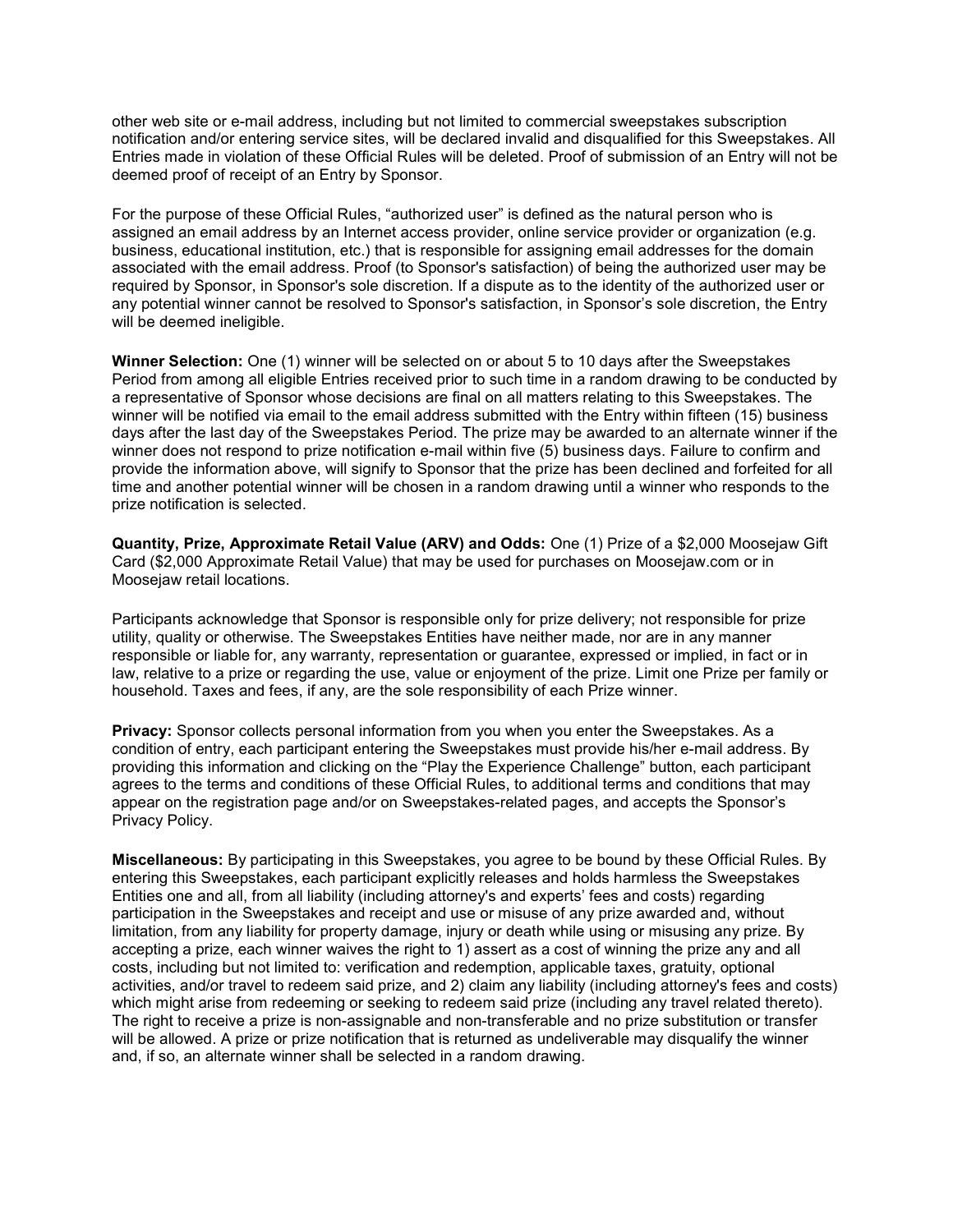Each participant agrees that the Sweepstakes Entities are not responsible for incorrect or inaccurate entry information whether caused by Internet users or by any of the equipment or programming associated with or utilized in the Sweepstakes. The Sweepstakes Entities assume no responsibility or liability for any error, omission, interruption, deletion, theft or destruction, or unauthorized access to, or alteration of Entries. The Sweepstakes Entities are not responsible for lost, incomplete, late, damaged, or misdirected entries, text or email messages; failures or malfunctions of phones (including wireless phones/handsets), phone lines or telephone systems or other communications malfunctions; cellular equipment towers, telephone systems or wireless services; interrupted or unavailable network, server or other connections including those through and/or by the Site; miscommunications, failed computer hardware or software or other technical failures; garbled, lost, misrouted or scrambled transmissions; any error, omission, interruption, defect or delay in any transmission or communication; traffic congestion, disruption, or delay on the Internet or for any technical problem, including but not limited to any injury or damage to a participant's or any other person's computer related to or resulting from participation in this Sweepstakes or by visiting the Site; printing or other errors appearing within these Official Rules or in any Sweepstakes-related advertisements or other materials; or other errors or problems of any kind whether mechanical, human, technical, electronic, cellular telephone related, Force Majeure, or otherwise. By entering this Sweepstakes, entrants give their express permission to be contacted by Sponsor by telephone, e-mail and/or postal mail for Sweepstakes purposes only.

Sponsor reserves the right to cancel/terminate, modify or suspend the Sweepstakes if in Sponsor's sole determination it believes that the integrity of the Sweepstakes has been compromised or that the Sweepstakes is not capable of running as planned, including without limitation, infection by computer virus, bugs, tampering, unauthorized intervention, fraud, technical failures, or Force Majeure or any other causes beyond Sponsor's control, and select winners from among all eligible, non-suspect Entries received for the Sweepstakes prior to or after the cancellation, termination, modification or suspension. Sponsor reserves the right to disqualify any Entry from the Sweepstakes if in Sponsor's sole judgment the participant has not complied with these Official Rules. Without limitation, all of a participant's Entries will be disqualified, at the sole discretion of Sponsor, if participant attempts (i) to enter the Sweepstakes through any means other than as described in these Official Rules; or (ii) provides information that is inaccurate or fraudulent; or (iii) attempts to disrupt the Sweepstakes or circumvent the terms and conditions of these Official Rules. Only the prizes and the respective values listed in the Official Rules shall be awarded subject to these Official Rules.

All participants, as a condition of entry, agree that they have not purchased any kind of Internet service whatsoever in order to participate in and/or enter the Sweepstakes. Participants agree not to knowingly damage or cause interruption of the Sweepstakes and/or prevent others from utilizing the Sweepstakes. CAUTION: ANY ATTEMPT TO DAMAGE ANY SERVICE OR WEB SITE OR UNDERMINE THE LEGITIMATE OPERATION OF THE SWEEPSTAKES VIOLATES CRIMINAL OR CIVIL LAWS. IF SUCH AN ATTEMPT IS MADE, SPONSOR MAY, AT ITS SOLE AND REASONABLE DISCRETION, DISQUALIFY ANY PARTICIPANTS MAKING SUCH ATTEMPT AND SPONSOR MAY SEEK DAMAGES (INCLUDING ATTORNEYS' FEES) TO THE FULLEST EXTENT PERMITTED BY LAW, INCLUDING CRIMINAL PROSECUTION.

For the purpose of these Official Rules, an event of "Force Majeure" shall be deemed to include, without limitation, an act of God; an act of terrorism, war, riot or civil commotion; fire; casualties; boycott; labor dispute, strike or stoppage (including a strike by the members of any union); an act of any federal, state or local authority; or any other similar or dissimilar act beyond the Sweepstakes Entities' control. Sweepstakes Entities disclaim any liability for damage to any computer system resulting from participation in, or accessing or downloading information in connection with this Sweepstakes.

## Participants are not required to submit to any sales promotion or pay any money as a condition of entry.

Sweepstakes void where prohibited, licensed, restricted or taxed: All federal, state and local laws, regulations and ordinances apply. If any provision of the Sweepstakes shall be deemed to violate any